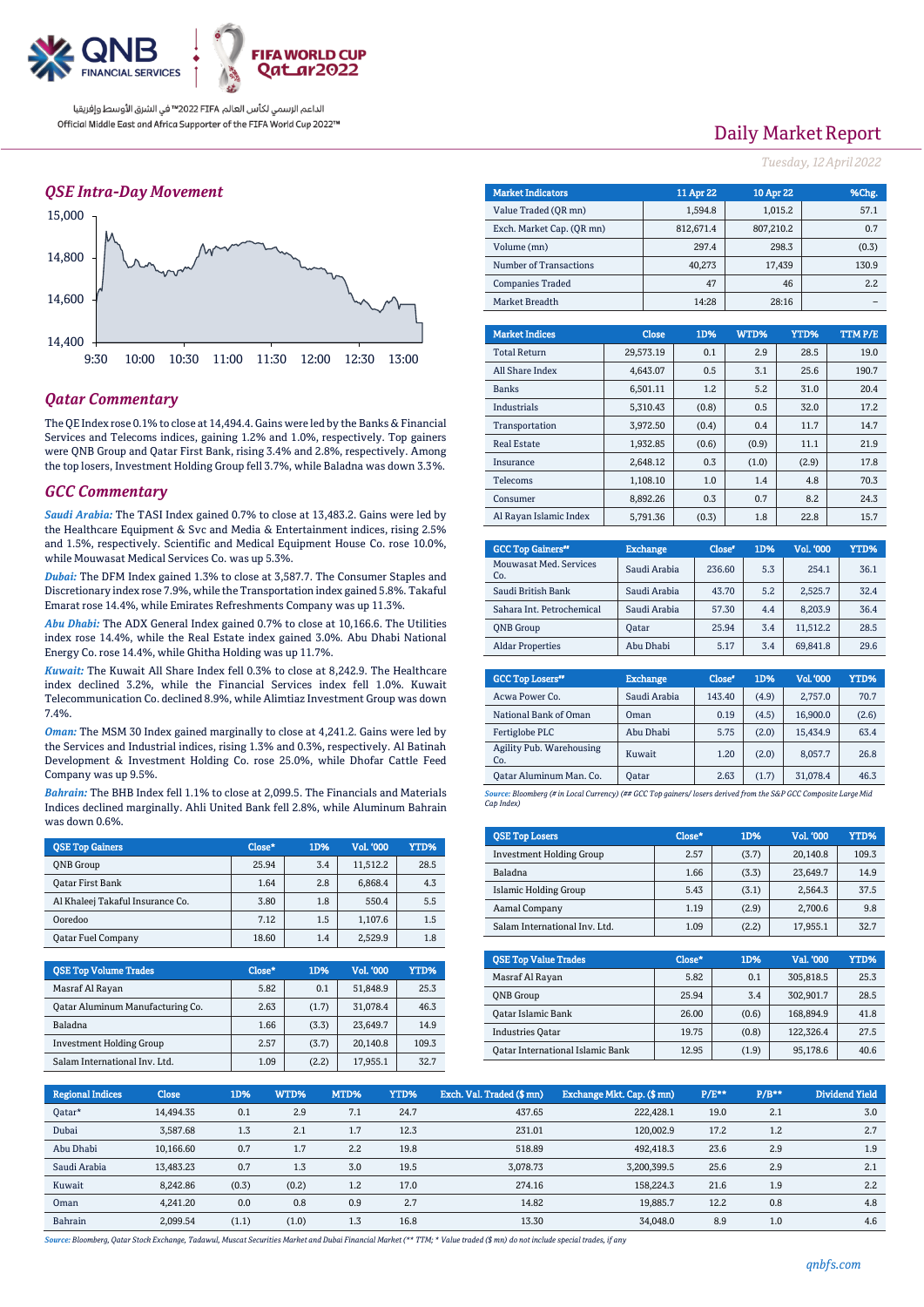

# Daily Market Report

#### *Tuesday, 12April2022*

#### *Qatar Market Commentary*

- The QE Index rose 0.1% to close at 14,494.4. The Banks & Financial Services and Telecoms indices led the gains. The index rose on the back of buying support from non-Qatari shareholders despite selling pressure from Qatari shareholders.
- QNB Group and Qatar First Bank were the top gainers, rising 3.4% and 2.8%, respectively. Among the top losers, Investment Holding Group fell 3.7%, while Baladna was down 3.3%.
- Volume of shares traded on Monday fell by 0.3% to 297.4mn from 298.3mn on Sunday. Further, as compared to the 30-day moving average of 321.2mn, volume for the day was 7.4% lower. Masraf Al Rayan and Qatar Aluminum Manufacturing Co. were the most active stocks, contributing 17.4% and 10.5% to the total volume, respectively.

| <b>Overall Activity</b>        | Buy %* | Sell %* | Net (QR)          |
|--------------------------------|--------|---------|-------------------|
| Qatari Individuals             | 33.58% | 39.92%  | (101,060,045.8)   |
| <b>Oatari Institutions</b>     | 18.04% | 24.10%  | (96,586,617.4)    |
| Oatari                         | 51.62% | 64.02%  | (197, 646, 663.3) |
| <b>GCC</b> Individuals         | 0.28%  | 0.47%   | (2,877,204.6)     |
| <b>GCC</b> Institutions        | 4.32%  | 2.92%   | 22,317,087.1      |
| GCC                            | 4.60%  | 3.39%   | 19,439,882.6      |
| Arab Individuals               | 8.49%  | 8.27%   | 3,473,606.5       |
| <b>Arab Institutions</b>       | 0.45%  | 0.01%   | 7,033,838.9       |
| Arab                           | 8.93%  | 8.27%   | 10,507,445.4      |
| Foreigners Individuals         | 2.01%  | 1.92%   | 1,438,139.5       |
| <b>Foreigners Institutions</b> | 32.83% | 22.40%  | 166,261,195.8     |
| <b>Foreigners</b>              | 34.84% | 24.33%  | 167,699,335.3     |

*Source: Qatar Stock Exchange (\*as a % of traded value)*

### *Earnings Releases, Global Economic Data and Earnings Calendar*

### Earnings Releases

| <b>Market</b> | Currency   | Revenue (mn)<br>402021 | % Change<br>YoY | <b>Operating Profit</b><br>$(mn)$ 402021 | % Change<br>YoY | Net Profit<br>$(mn)$ 402021 | % Change YoY |
|---------------|------------|------------------------|-----------------|------------------------------------------|-----------------|-----------------------------|--------------|
| Dubai         | AED        | 455.5                  | $-3.0%$         | 46.6                                     | $-68.9%$        | (127.3)                     | N/A          |
| Abu Dhabi     | <b>AED</b> | 244.1                  | $-0.3%$         | 160.6                                    | $-24.8%$        | 235.2                       | 30.2%        |
|               |            |                        |                 |                                          |                 |                             |              |

*Source: Company data: DFM, ADX, MSM, TASI, BHB. (#Values in Thousands, \*Financial for FY2021)*

#### Global Economic Data

| <b>Date</b> | <b>Market</b> | <b>Source</b>                     | <b>Indicator</b>                 | <b>Period</b> | <b>Actual</b> | <b>Consensus</b> | <b>Previous</b> |
|-------------|---------------|-----------------------------------|----------------------------------|---------------|---------------|------------------|-----------------|
| 11-04       | <b>UK</b>     | UK Office for National Statistics | Monthly GDP (MoM)                | Feb           | 0.10%         | 0.20%            | 0.80%           |
| 11-04       | <b>UK</b>     | UK Office for National Statistics | Monthly GDP (3M/3M)              | Feb           | 1.00%         | 0.90%            | 1.10%           |
| 11-04       | <b>UK</b>     | UK Office for National Statistics | <b>Industrial Production MoM</b> | Feb           | $-0.60%$      | 0.30%            | 0.70%           |
| 11-04       | <b>UK</b>     | UK Office for National Statistics | <b>Industrial Production YoY</b> | Feb           | 1.60%         | 2.10%            | 2.30%           |
| 11-04       | <b>UK</b>     | UK Office for National Statistics | Manufacturing Production MoM     | Feb           | $-0.40%$      | 0.30%            | 0.90%           |
| 11-04       | <b>UK</b>     | UK Office for National Statistics | Manufacturing Production YoY     | Feb           | 3.60%         | 3.00%            | 3.60%           |
| 11-04       | <b>UK</b>     | UK Office for National Statistics | <b>Construction Output MoM</b>   | Feb           | $-0.10%$      | 0.50%            | 1.10%           |
| 11-04       | <b>UK</b>     | UK Office for National Statistics | <b>Construction Output YoY</b>   | Feb           | 6.10%         | 6.80%            | 9.9%            |
| 11-04       | <b>UK</b>     | UK Office for National Statistics | <b>Index of Services MoM</b>     | Feb           | 0.20%         | 0.20%            | 0.80%           |
| 11-04       | <b>UK</b>     | UK Office for National Statistics | Index of Services 3M/3M          | Feb           | 0.80%         | 0.70%            | 1.00%           |
| 11-04       | <b>UK</b>     | UK Office for National Statistics | Visible Trade Balance GBP/Mn     | Feb           | $-E20594m$    | $-E16700m$       | $-E23898m$      |
| 11-04       | <b>UK</b>     | UK Office for National Statistics | Trade Balance Non-EU GBP/Mn      | Feb           | $-E12138m$    | N/A              | $-E11639m$      |
| 11-04       | <b>UK</b>     | UK Office for National Statistics | Trade Balance GBP/Mn             | Feb           | $-E9261m$     | $-E7150m$        | $-E12838m$      |
| 11-04       | China         | National Bureau of Statistics     | PPI YoY                          | Mar           | 8.30%         | 8.10%            | 8.80%           |
| 11-04       | China         | National Bureau of Statistics     | <b>CPI YoY</b>                   | Mar           | 1.50%         | 1.40%            | 0.90%           |

*Source: Bloomberg (s.a. = seasonally adjusted; n.s.a. = non-seasonally adjusted; w.d.a. = working day adjusted)*

#### Earnings Calendar

| <b>Tickers</b> | <b>Company Name</b>                           | Date of reporting 1Q2022 results | No. of days remaining | <b>Status</b> |
|----------------|-----------------------------------------------|----------------------------------|-----------------------|---------------|
| QIBK           | <b>Qatar Islamic Bank</b>                     | 12-Apr-22                        | 0                     | Due           |
| QNCD           | <b>Qatar National Cement Company</b>          | 13-Apr-22                        |                       | Due           |
| QFLS           | <b>Oatar Fuel Company</b>                     | 13-Apr-22                        |                       | Due           |
| QGTS           | Qatar Gas Transport Company Limited (Nakilat) | 17-Apr-22                        | 5                     | Due           |
| QEWS           | Qatar Electricity & Water Company             | 17-Apr-22                        | 5                     | Due           |
| <b>MCGS</b>    | Medicare Group                                | 18-Apr-22                        | 6                     | Due           |
| ABQK           | Ahli Bank                                     | 19-Apr-22                        | 7                     | Due           |
| <b>MKDM</b>    | Mekdam Holding Group                          | 20-Apr-22                        | 8                     | Due           |
| CBQK           | The Commercial Bank                           | 20-Apr-22                        | 8                     | Due           |
| <b>NLCS</b>    | Alijarah Holding                              | 21-Apr-22                        | 9                     | Due           |
| <b>IHGS</b>    | <b>INMA Holding Group</b>                     | 24-Apr-22                        | 12                    | Due           |
| ZHCD           | Zad Holding Company                           | 25-Apr-22                        | 13                    | Due           |
| IGRD           | <b>Investment Holding Group</b>               | 25-Apr-22                        | 13                    | Due           |
| QLMI           | QLM Life & Medical Insurance Company          | 25-Apr-22                        | 13                    | Due           |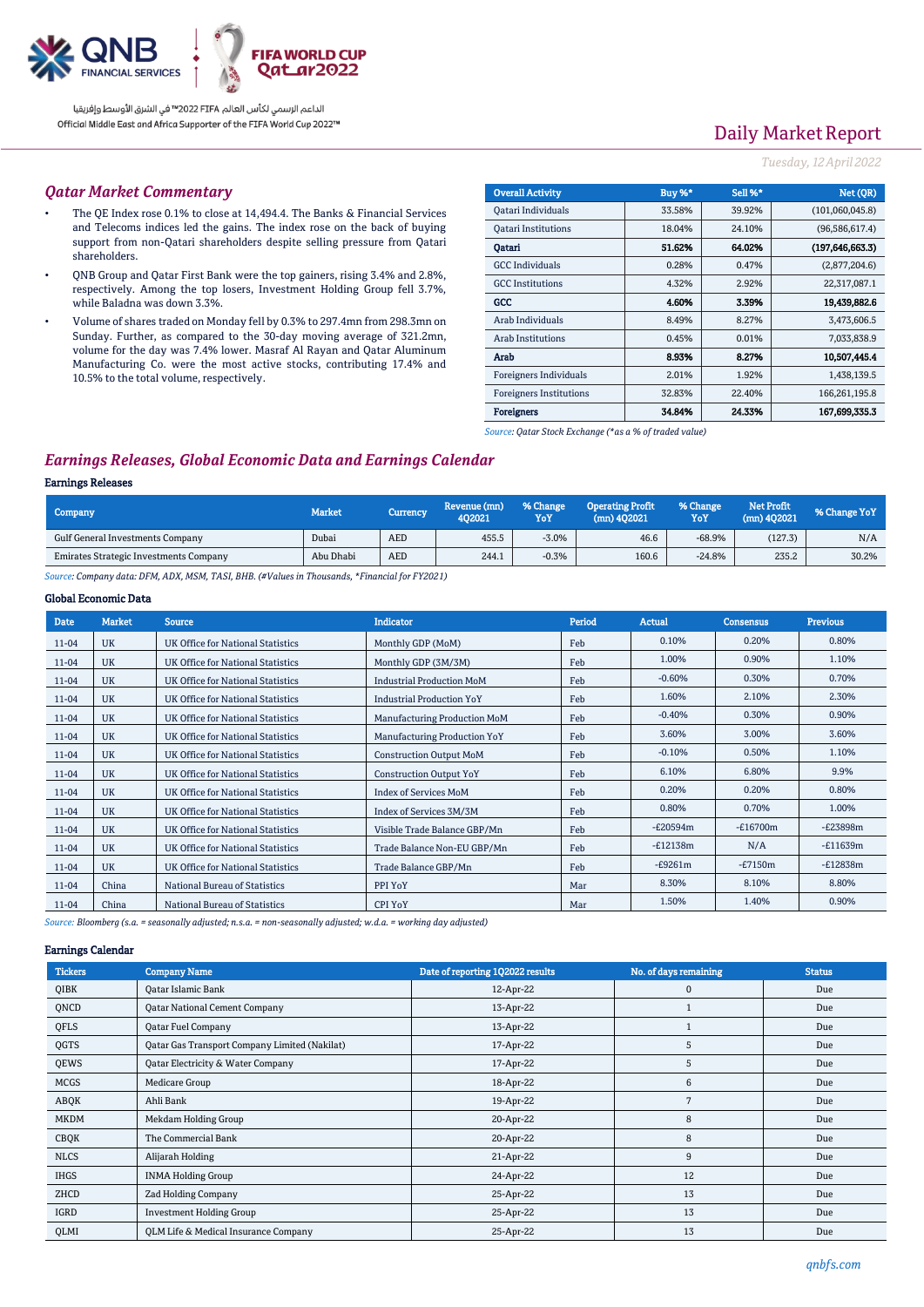

# Daily Market Report

*Tuesday, 12April2022*

| <b>Tickers</b> | <b>Company Name</b>                           | Date of reporting 1Q2022 results | No. of days remaining | <b>Status</b> |
|----------------|-----------------------------------------------|----------------------------------|-----------------------|---------------|
| QISI           | <b>Qatar Islamic Insurance Group</b>          | 26-Apr-22                        | 14                    | Due           |
| <b>MERS</b>    | Al Meera Consumer Goods Company               | 26-Apr-22                        | 14                    | Due           |
| <b>MCCS</b>    | Mannai Corporation                            | 26-Apr-22                        | 14                    | Due           |
| <b>VFQS</b>    | Vodafone Qatar                                | 26-Apr-22                        | 14                    | Due           |
| QIMD           | <b>Qatar Industrial Manufacturing Company</b> | 26-Apr-22                        | 14                    | Due           |
| <b>DOHI</b>    | Doha Insurance Group                          | 27-Apr-22                        | 15                    | Due           |
| <b>BLDN</b>    | Baladna                                       | 27-Apr-22                        | 15                    | Due           |
| QCFS           | Qatar Cinema & Film Distribution Company      | 27-Apr-22                        | 15                    | Due           |
| AKHI           | Al Khaleej Takaful Insurance Company          | 27-Apr-22                        | 15                    | Due           |

Qatar)

*Source: QSE*

#### *Qatar*

- QNB Group achieved strong financial results for the first quarter of 2022 QNB Group, the largest financial institution in the Middle East and Africa (MEA) region, announced its results for the three months ended 31 March 2022. Net profit for the three months ended 31 March 2022 reached QAR3.6 billion, an increase of 9% compared the same period last year. Operating income up by 16% to reach QR7.7 billion, which reflects the Group's success in maintaining growth across a range of revenue sources. The Group's drive for operational efficiency continues to yield costsavings and enhanced a revenue source that has enabled QNB Group to improve efficiency (cost to income) ratio to 20.8% from 23.4%, which is considered one of the best ratios among large financial institutions in the MEA region. Total Assets as at 31 March 2022 reached QAR1,108 billion, an increase of 6% from 31 March 2021, mainly driven by good growth in Loans and advances by 6% to reach QAR763 billion. Diversified customer deposits generation helped to increase customer deposits by 5% to reach QAR788 billion from 31 March 2021. QNB Group's strong asset liability management capabilities resulted in loans to deposits ratio reaching 96.8% as at 31 March 2022. The ratio of non-performing loans to gross loans stood at 2.3% as at 31 March 2022, one of the lowest amongst financial institutions in the MEA region, reflecting the high quality of the Group's loan book and the effective management of credit risk. Also during the period, QNB Group set aside QAR1.9 billion as a precaution for potential loan losses. This helped the Group to increase its coverage ratio to 123%, which reflects the prudent approach adopted by the Group towards non-performing loans. Group Capital Adequacy Ratio (CAR) as at 31 March 2022 amounted to 18.9%, higher than the regulatory minimum requirements of the Qatar Central Bank and Basel Committee. Following shareholder approval of amendments to QNB Group's Articles of Association at the Extraordinary General Assembly meeting held on 13 February 2022, QNB Group received all the required regulatory approvals to increase foreign ownership limit to 100% with effect from 6 April 2022. QNB Group's solid financial strength continue to be underpinned by top tier credit ratings that continues to attract institutional, corporate and individual customers to bank with QNB Group, and provides assurances to investors and market participants. QNB Group remains the highestrated bank in Qatar and one of the highest-rated banks in the world with ratings of Aa3 from Moody's, A from S&P and A+ from Fitch. These ratings are a testament to QNB Group's capital strength, governance, prudent risk management, business and operating model. This provides QNB Group with a competitive advantage when accessing global capital markets for wholesale funding and enables QNB Group to continue its growth and expansion plans in line with the strategy. Based on QNB Group's continuous strong performance, driven by its strength and international footprint, QNB Group brand was recognized as the most valuable banking brand in the MEA region by Brand Finance (2021), with a brand value of \$7.05 billion in 48th place globally. QNB Group's brand ranked at 45th in the Top 50 global banking brands worldwide, up from the 48th place in 2021 while its Brand Strength Index (BSI) increased to 83, up from 82 in 2021. QNB Group supported by 27,000 staff resources operating from approximately 1,000 locations and 4,600 ATMs. (QSE)
- QNB Group to hold its investor's relation conference call on April 13 to discuss the financial results - QNB Group announced that the conference call with the Investors to discuss the financial results for Q1 2022 will be held on 13/04/2022 at 12:30 PM, Doha Time. (QSE)

 Masraf Al Rayan launches Qatar's first Shari'ah compliant Green Deposit – Furthering sustainable investment options in Qatar, Masraf Al Rayan (Al Rayan) has launched the country's first Shari'ah compliant Green Deposit, a unique alternative investment solution that allows Riyal deposits and other major currencies to be deployed for funding green initiatives. Clients seeking to incorporate environmental and sustainability goals in their business ambitions can participate in these deposits that will finance ESG projects. The initiative was launched at an official signing ceremony on Thursday in the presence of Fahad bin

Abdulla Al Khalifa, GCEO of Masraf Al Rayan and Abdulrahman Al Suwaidi, Acting GCEO of Qatar Development Bank (QDB). (Peninsula

- Dukhan Bank AGM approves 14% cash dividend for shareholders Dukhan Bank has convened its virtual ordinary Annual General Meeting (AGM) on Sunday April 10 chaired by Sheikh Mohammed bin Hamad bin Jassim Al Thani, Chairman of the Board of Directors, in the presence of 90 percent of the Bank's shareholders. During the AGM, all the agenda items were discussed including the hearing and approval of the Board's Report for the year ending December 31, 2021, endorsing the bank's proposals for future business plans. The AGM also approved the Board's recommendation to distribute cash dividend amounting to 14% of the share's nominal value at the rate of QR1.4 per share, along with the validation of the External Auditor's Report of the year ending December 31, 2021, and discussing the bank's balance sheet for the year, including profits and losses. (Peninsula Qatar)
- Qatar Islamic Insurance to disclose its Q1 financial results on April 26 Qatar Islamic Insurance to disclose its financial statement for the period ending 31st March 2022 on 26/04/2022. (QSE)
- Qatar Islamic Insurance to hold its investor's relation conference call on April 28 to discuss the financial results - Qatar Islamic Insurance announced that the conference call with the Investors to discuss the financial results for Q1 2022 will be held on 28/04/2022 at 12:30 PM, Doha Time. (QSE)
- Al Meera Consumer Goods Company to disclose its Q1 financial results on April 26 – Al Meera Consumer Goods Company to disclose its financial statement for the period ending 31st March 2022 on 26/04/2022. (QSE)
- Investment Holding Group AGM and EGM endorse items on their agenda – Investment Holding Group announced the results of the AGM and EGM. The meeting was held on 11/04/2022 and resolutions were approved. Extraordinary General Assembly Meeting Decisions: 1) Approved the acquisition of Elegancia Group W.L.L ("Elegancia") by way of share swap (the "Transaction") pursuant to Article 45 of the Offering & Listing of Securities on the Financial Markets Rulebook of the QFMA, Article 195 of the Companies Law, and Article 2 of the QFMA M&A Rules; 2) Approved the summary of the acquisition agreement entered into between IGRD and Elegancia dated 10 March 2022 (including as an annex the agreement between IGRD and the Elegancia (the "Elegancia Owners") dated 9 November 2021) (the "Acquisition Agreement"); 3) Approved the process that resulted in the agreed Share Swap Ratio. 4) Approved the increase of the authorized and paid up share capital of IGRD by QR2,574,037,500 (from QR830,000,000 to QR3,404,037,500); 5) Approved the issuance of new shares in IGRD to the Elegancia Owners in consideration for their shares in Elegancia on the basis of the following: for every 1 IGRD share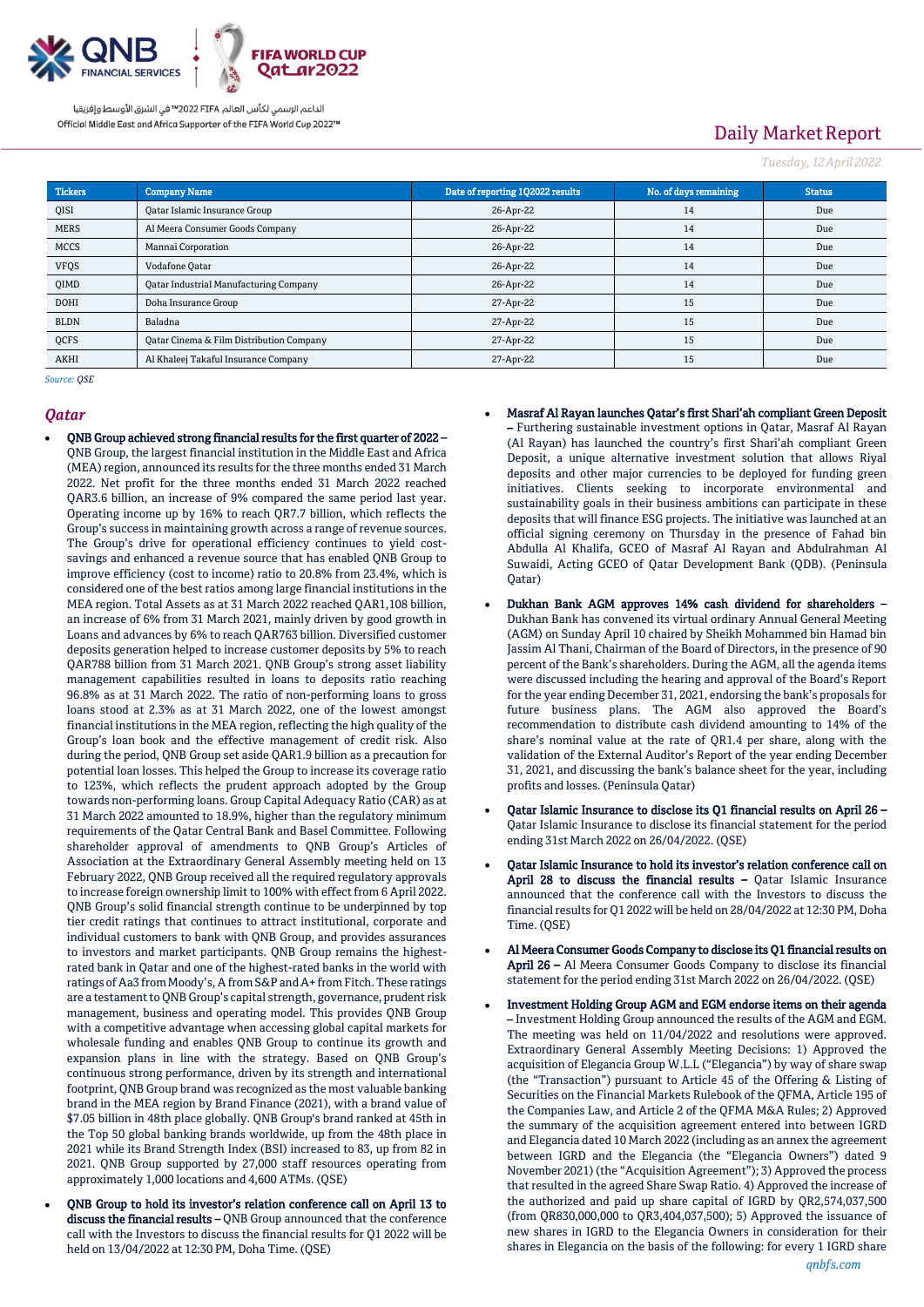

currently in issue, the Elegancia Owners will receive 3.10125 New IGRD Shares, whereby IGRD represents 24% of the combined business, and Elegancia 76%. Accordingly, approved that the value of IGRD is QR860,000,000 for at the agreed ratio implied and the value of Elegancia is QR2,667,000,000, subject to obtaining all regulatory approvals and satisfying all the conditions set out in the Acquisition Agreement; 6) Approved the waiver of any applicable subscription rights pertaining to the capital increase of IGRD; 7) Approved the exemption of Elegancia from submitting a compulsory offer to purchase the shares of IGRD Shareholders in accordance with the QFMA M&A Rules, and approved the subsequent sale by the Elegancia Owners of at least 6% of the New IGRD Shares over a period of 3 months following completion; 8) Approved the amendment of articles 5, 6, 7, 8, 27, 29, 32, 36, 41,43,44, 45, 48, 49,51, 53,57 and 81 of the articles of association of IGRD; 9) Designated the Chairman of IGRD or any person he designates to: a) adopt any resolution or take any action as may be necessary to implement any and all of the above resolutions including, without limitation, to apply for a resolution of the MOCI and the QFMA to increase the share capital of IGRD, to amend its articles of association, and to attend before the Ministry of Justice, the MOCI and any other competent authority in the State of Qatar and submit and/or sign any necessary documents to effect such amendments; b) appoint an exchange agent to facilitate the issuance of the New IGRD Shares in accordance with the Share Swap; c) submit all required documents and applications to Qatar Stock Exchange ("QSE") for the listing of the New IGRD Shares on the QSE; and d) sign any documents, agreements and applications in relation to any of the above. Ordinary General Assembly Meeting Decisions: 1) Infra Road Company for Trading and Contracting, as a shareholder in Investment Holding Group, with a number of shares of /55,247.521/, which is more than 5% of the company's capital, has submitted a request to add an item on the agenda of the Ordinary General Assembly represented by the following: - Approval of the distribution of a special remuneration to the members of the Board of Directors of Investment Group Holding Company, whereby each member is distributed an amount of / 300,000 / QR (three hundred thousand Qatari riyals) for their efforts to complete the acquisition transaction. (QSE)

- Investment Holding Group Board of directors meeting results Investment Holding Group announced the results of its Board of Directors' meeting held on 11/04/2022. Following the Ordinary General Assembly of Investment Holding Group, which was set for the election of a new Board of Directors, the elected Board of Directors convened on April 11th, 2022, at 10:00 pm and took the following decisions: 1)The members of the Board of Directors elected by secret and unanimous vote: Mr. Muhammad Moataz Muhammad Al-Khayat - Chairman of the Board of Directors for a period of three years (2022-2025), Mr. Ramez Muhammad Al-Khayat - Vice Chairman of the Board of Directors for a period of three years (2022- 2025), Mr. Eyad Ihsan Mohammad Abdulrahim - Managing Director for a period of three years (2022-2025). 2) The Board of Directors appointed Mr. Hassan Morad Agha as Secretary of the Board. 3) The Board of Directors decided to define the members of the Board of Directors committees. 4) The Board of Directors appointed Mr. Henrik Halager Christiansen as Group Chief Executive Officer and Mr. Gerard Patrick Hutchinson as Group Chief Financial Officer. (QSE)
- Qatar Navigation to hold Board of directors meeting on April 19 The Qatar Navigation has announced that its Board of Directors will be holding a meeting on 19/04/2022 to discuss the financial statements for the first quarter of 2022, for the period ending 31/03/2022, and will be published in the local newspapers on Thursday, 21/04/2022. (QSE)
- Qatar Navigation to hold its investor's relation conference call on April 21 to discuss the financial results - Qatar Navigation announced that the conference call with the Investors to discuss the financial results for the Q1 2022 will be held on 21/04/2022 at 01:30 PM, Doha Time. (QSE)
- Qatar National Cement Co. to hold its investor's relation conference call on April 18 to discuss the financial results – Qatar National Cement Co. announced that the conference call with the Investors to discuss the financial results for Q1 2022 will be held on 18/04/2022 at 12:30 PM, Doha Time. (QSE)

# Daily Market Report

*Tuesday, 12April2022*

- Qatar, US review bilateral relations Minister of Commerce and Industry HE Sheikh Mohammed bin Hamad bin Qassim Al Thani met yesterday with Mayor of Wilmington, Delaware, HE Mike Purzycki currently visiting Qatar. During the meeting, the officials reviewed Qatari-US relations and cooperation efforts, and ways of enhancing them especially in the commercial, investment and industrial fields. The Minister of Commerce and Industry highlighted the economic policies Qatar has put in place to support the private sector and pointed to the incentives, legislations, and promising opportunities that allow American companies to expand and invest in Qatar. (Peninsula Qatar)
- Qatar foreign travel spending up 43% y-o-y in 4Q Qatar foreign travel spending rose 43% in the fourth quarter of 2021 to QR4.94bn (\$1.35bn) compared with the same period the previous year and down 0.7% from 2019, according to balance of payments data from Qatar Central Bank. Foreign spending, itemized as travel credit, makes up 30% of services balance of the current account, up from 18% in 2020 and 29% in 2019 Travel accounts for 5.6% of total export of goods and services Travel debit was down 64% to QR10.8bn (\$2.96bn) in the fourth quarter of 2021 on year and 33% from 2019. (Bloomberg)
- Qatar, Iran sign agreement to connect Doha FIR with Tehran FIR The State of Qatar and the Islamic Republic of Iran have signed a bilateral agreement for operational processes to connect the Doha Flight Information Region (Doha FIR) with Tehran FIR. They also signed an agreement to increase the number of flights between the two countries. Establishing a Doha FIR has begun based on a recent decision by the International Civil Aviation Organization (ICAO).The signing ceremony was attended by Minister of Transport HE Jassim Saif Ahmed Al Sulaiti and Iranian Minister of Roads and Urban Development HE Rostam Ghasemi. The two agreements were signed by Mohamed Faleh Alhajri, who is in charge of managing the Qatar Civil Aviation Authority (CAA) and HE Mohammad Mohammadi-Bakhsh, Head of Civil Aviation Organization (CAO) of Iran. (Peninsula Qatar)
- Minister visits Kish port, airport projects Minister of Transport HE Jassim Saif Ahmed Al Sulaiti paid a visit to the port of Kish Island and the Kish Airport expansion project in Kish, Iran. He was accompanied by the Minister of Roads and Urban Development of Iran HE Rostam Ghasemi. Professionals from the two projects briefed Minister Al Sulaiti on aspects and components of Kish Island port, its operational processes, and its cruise ships traffic. They also briefed him on Kish Airport services and expansion phases. (Peninsula Qatar)
- QRDI Council and Innovate UK KTN sign pact to facilitate links between innovators – Qatar Research, Development and Innovation (QRDI) Council has signed a Memorandum of Understanding with Innovate UK KTN in a new collaboration that will create connections between Qatari and UK innovators. Eng. Omar Ali Al Ansari, Secretary-General of the QRDI Council and Jon Kingsbury, Executive Director at Innovate UK KTN, virtually signed the MoU that will allow Qatar and the UK to collaborate on projects that advance innovation in Qatar in line with the Qatar Research, Development and Innovation strategy QRDI 2030. This will be affected through knowledge transfer and sharing best practices, leveraging Innovate UK KTN's extensive networks to foster collaboration and connecting innovation opportunities in Qatar with innovative businesses in the UK. Through the partnership, QRDI and Innovate UK KTN will work on projects to further develop Qatar's innovation ecosystem. (Peninsula Qatar)

### International

 Reuters poll: Fed to raise rates aggressively in coming months – The Federal Reserve is expected to deliver two back-to-back half-point interest rate hikes in May and June to tackle runaway inflation, according to economists polled by Reuters who also say the probability of a recession next year is 40%. With the unemployment rate near a record low, inflation the highest in four decades and a surge in global commodity prices set to persist, most analysts say the Fed needs to move quickly to keep price pressures under control. The latest April 4-8 Reuters poll of more than 100 economists forecast two half-point rate rises this year, the first such move since 1994, taking the federal funds rate to 1.25%-1.50%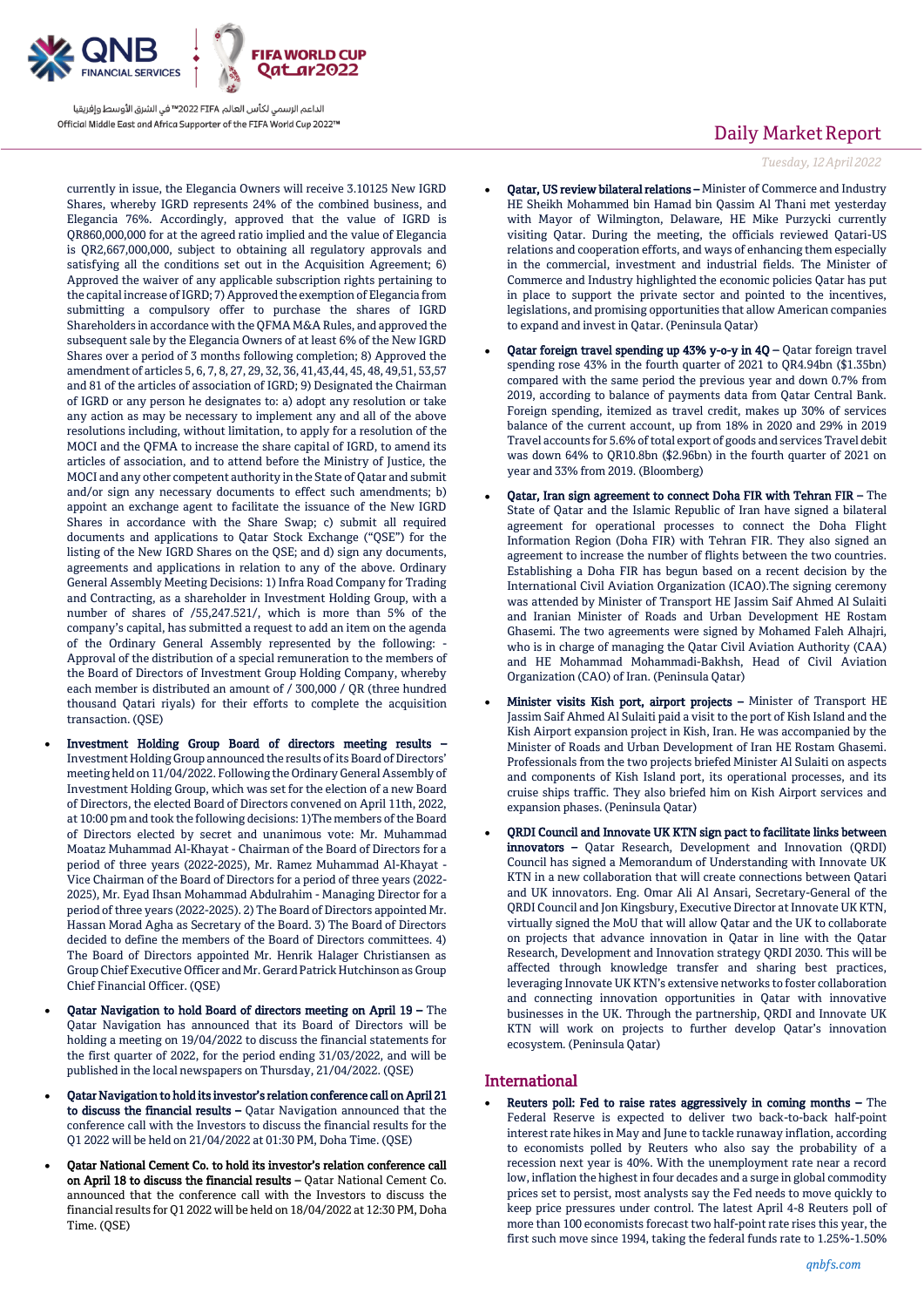

by the June meeting. That brings the end-year prediction from the March Reuters poll at least three months forward, and more in line with interest rate futures pricing. A strong majority, or 85 of 102 economists, forecast 50 basis points in May, and a still-solid majority of 56 said the Fed would follow up with 50 basis points as well in June. "Given the shift in official commentary and with inflation pressures visible throughout the economy, we believe the Fed will deliver half-point interest rate increases at the May, June and July policy meetings," said James Knightley, chief international economist at ING. While the central bank, chaired by Jerome Powell, is likely to gear down to quarter-point moves in the second half of this year, the federal funds rate is now expected to end 2022 at 2.00%- 2.25%, 50 basis points higher than the median forecast in a poll taken last month. Moving so quickly with interest rates, especially in an economy that has become used to very low borrowing costs for many years, comes with risks. "With the Fed seemingly feeling the need to 'catch up' to regain control of inflation and inflation expectations, a rapid-fire pace of aggressive interest-rate increases heightens the chances of a policy misstep that could be enough to topple the economy into a recession," added Knightley. (Reuters)

 Gasoline seen boosting US consumer prices in March – US consumer prices likely increased by the most in 16-1/2 years in March as Russia's war against Ukraine boosted the cost of gasoline to record highs, resulting in annual inflation rising at its fastest pace since the early 1980s. The Labor Department's consumer price report on Tuesday would seal the case for the Federal Reserve to raise interest rates by a hefty 50 basis points next month. It would follow on the heels of data last month showing the unemployment rate dropping to a fresh two-year low of 3.6% in March. The US central bank in March raised its policy interest rate by 25 basis points, the first hike in more than three years. Minutes of the policy meeting published last Wednesday appeared to set the stage for big rate increases down the road. "Inflation is reaching a crescendo because of not only what's happening in Ukraine, but also what happened in the past, such as massive government stimulus and the Federal Reserve printing money," said Sung Won Sohn, a finance and economics professor at Loyola Marymount University in Los Angeles. "We should expect a half a point rate increase next month." The consumer price index likely surged 1.2% in March, according to a Reuters survey of economists. This would be the largest monthly gain since September 2005 and would follow a 0.8% advance in February. Gasoline prices on average soared to an alltime high of \$4.33 per gallon in March, according to AAA. Though gasoline was likely the main driver of inflation last month, strong contributions were expected from food and services such as rental housing. Russia is the world's second-largest crude oil exporter. The United States has banned imports of Russian oil, liquefied natural gas and coal as part of a range of sanctions against Moscow for its invasion of Ukraine. Russia and Ukraine are major exporters of commodities like wheat and sunflower oil. In addition to pushing up gasoline prices, the Russia-Ukraine war, now in its second month, has led to a global surge in food prices. High inflation readings and the Fed's hawkish posture have left the bond market fearing a US recession, though most economists expect the expansion will continue. In the 12 months through March, the CPI is forecast shooting up 8.4%. That would be the largest year-on-year gain since January 1982 and would follow a 7.9% jump in February. It would be the sixth straight month of annual CPI readings north of 6%. Economists believe March would mark the peak in the annual CPI rate, but caution that inflation would remain well above the Fed's 2% target at least through 2023. Gasoline prices have retreated from record highs, though remain above \$4 per gallon. Last year's high inflation readings will also start falling from the CPI calculation. "However, inflation's descent will remain painfully slow for consumers, businesses and policymakers alike," said Sam Bullard, a senior economist at Wells Fargo in Charlotte, North Carolina. "Services inflation, which includes housing, shows no signs of abating anytime soon." A moderation in prices of used cars and trucks likely resulted in a tame monthly underlying inflation reading. Excluding the volatile food and energy components, the CPI is forecast rising 0.5% after a similar advance in February. That would result in the so-called core CPI increasing by 6.6% in the 12 months through March, the largest advance since August 1982, after rising 6.4% in February. "Factors like used cars and unfavorable base effects could even cause an apparent slowing in core inflation for a few months this spring," said Veronica Clark, an economist

# Daily Market Report

#### *Tuesday, 12April2022*

at Citigroup in New York. "This would likely be short lived, with further upside risks from higher commodity prices and supply disruptions materializing over the summer that could cause markets to reprice more hawkish expectations for the Fed." Lockdowns in China to contain a resurgence in COVID-19 infections are seen putting more strain on global supply chains, which could keep goods prices elevated. Separately, rising rents for housing are also expected to keep core inflation hot. A key measure of rents, owners' equivalent rent of primary residence, accelerated 4.3% on a year-on-year basis in February, the fastest since January 2007. Economists say this gauge tends to lag private sector measures of rents. While these measures have been showing signs of slowing, economists do not expect this to show in the CPI data for a while. Landlords slashed rents early in the pandemic as people deserted cities, but the reopening of the economy has boosted demand for accommodation. (Reuters)

- NY Fed survey: US consumers up view of inflation, spending in coming year - US consumers boosted their expectations for inflation and household spending in the year ahead as the price of gas and food steepens, but tempered their view of inflation over the medium-term, according to a survey released on Monday by the New York Federal Reserve. Expectations for where inflation will be in one year rose to 6.6% in March, the highest since the survey was launched in 2013 and up from 6.0% in February. Household spending was seen growing 7.7% in the year ahead, also a series high. Just 23% saw their household finances improving in the year ahead, the smallest share since the survey began. Americans are experiencing the worst bout of inflation in decades, and it is getting worse: economists polled by Reuters expect a report out on Tuesday will show consumer prices rose 8.4% in March, up from 7.9% in February, as Russia's invasion of Ukraine drives up food and energy prices. To combat 40-year-high inflation, the Federal Reserve last month raised interest rates for the first time in three years and is expected to accelerate the pace of rate hikes in coming months. The New York Fed survey suggests consumer see little short-term relief, as they anticipate the price of food, gas, and medical care to rise 9.6%, and expect rent to jump 10.2%. Home prices were expected to rise 6% in the coming year, faster than the 5.7% expected last month. But Fed policymakers are also closely tracking farther-ahead inflation expectations for signs that consumers see current price increases continuing. Monday's survey offered some comfort there: while near-term inflation expectations have soared, consumers' longer-term expectations have been less affected. The New York Fed's monthly survey of consumer expectations is based on a rotating panel of 1,300 households. Consumers expressed less optimism about the labor market than in February. The average perceived odds of losing one's job over the next year rose to 11.1% from 10.8%, though it was still well below its pre-pandemic reading of 13.8%. Unemployment in March was 3.6%, a pandemic low and only a hair above the pre-pandemic rate of 3.5%. (Reuters)
- BRC: UK retailers see sales slow as cost pressures rise British retailers reported weaker annual sales growth last month, reflecting growing pressure on consumer spending as well as seasonal factors around the timing of Easter which typically brings a boost to spending. The British Retail Consortium (BRC) said total retail spending among its members mostly large chains and supermarkets - was 3.1% higher than a year earlier, compared with 6.7% annual growth in February. The BRC has estimated that prices among its members rose by 2.1% in the year to March -the biggest such increase in 11 years - making the increase in sales volumes that much smaller. The Bank of England and economists are closely watching retail data for signs of a drop-off in consumer spending, as households face what government forecasters predict will be the biggest cost-of-living squeeze since records began in the 1950s. "As consumer confidence continued to sink, March saw sales slow, and while spend remained above last year this likely reflects higher prices," BRC chief executive Helen Dickinson said. Susan Barratt, chief executive of retail data company IGD, which provides the BRC with figures on food spending, said some poorer shoppers were already skipping meals to save money. The broader official measures of consumer price inflation -- which includes a wider range of goods and services than the BRC measure -- hit a 30-year high of 6.2% in February. By contrast, richer households may be shifting spending away from consumer goods and towards foreign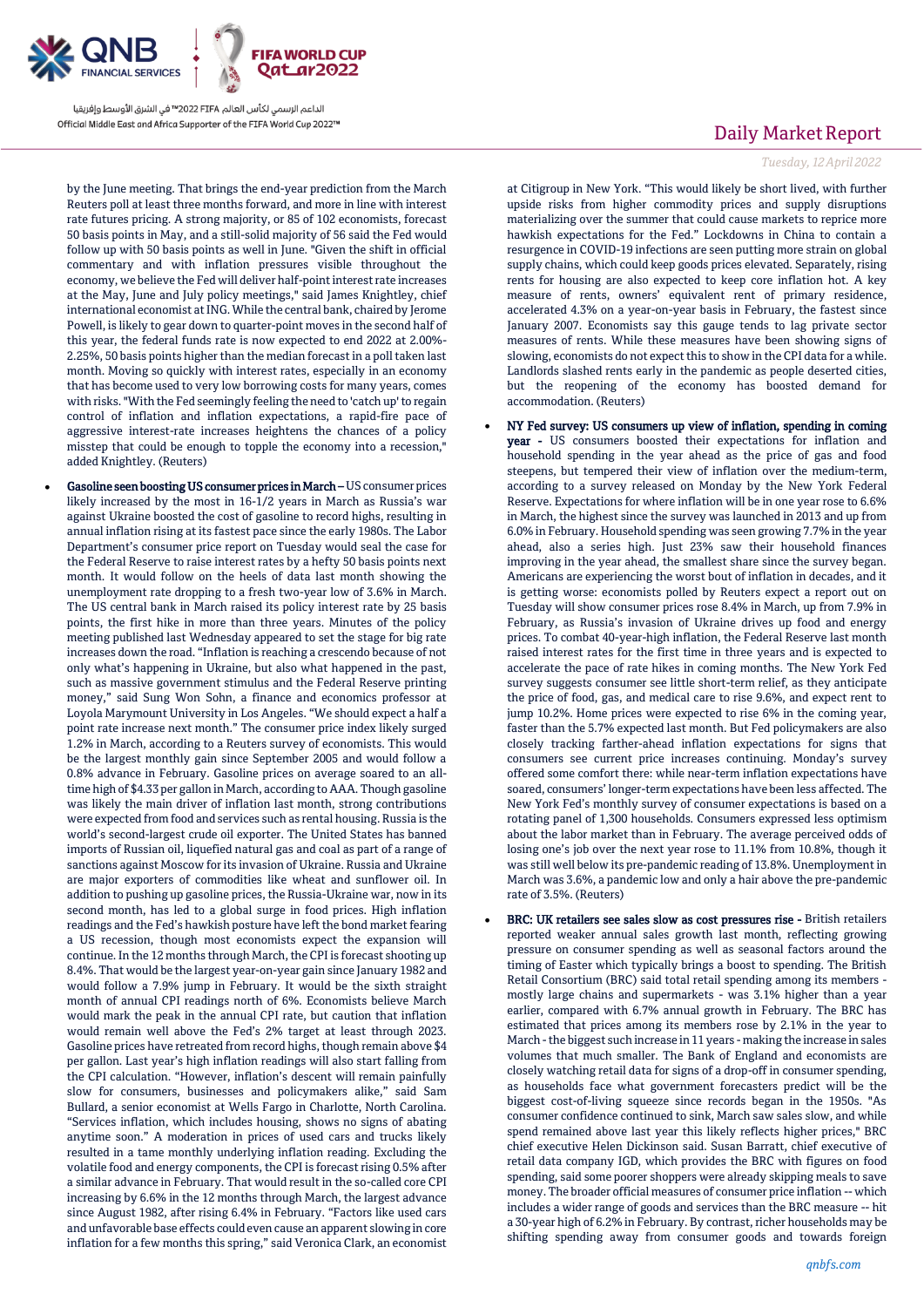

holidays which COVID restrictions made difficult in previous years, said Don Williams, partner at survey sponsors KPMG. Official data on Monday showed a big rise in holiday bookings in February as a wave of Omicron cases eased. Comparisons with a year ago are complicated by the fact that Easter fell earlier in 2021 than in 2022, giving a boost to food spending in March, especially as pubs and restaurants were shut due to COVID restrictions. Non-essential shops were also closed, though supermarkets and online stores remained open. The BRC said a 'like-for-like' measure, which only included retail locations which were open in March 2021, showed a 0.4% annual fall in spending. Separate figures from payment processor Barclaycard, which sees around half of British credit and debit card transactions, showed a big jump in spending on fuel as petrol prices rose. Almost half of households also said they would switch to budget or own-brand groceries to save money. Overall card spending rose by 17.7% between March 2019 and March 2022, Barclaycard said. Consumer prices have risen by just over 8% over a similar period. (Reuters)

- Britain's wheat imports rise in February Britain's wheat imports rose in February but continue to run below last season's pace, customs data showed on Monday. Wheat imports for the month totaled 123,746 tonnes, up from 112,585 tonnes in January. Denmark was the largest supplier in February, shipping 64,390 tonnes followed by Germany with 40,222 tonnes. Cumulative imports since the start of the 2021/22 season, which began on July 1, 2021, totalled 1.31mn tonnes, down from 1.70mn in the same period a year earlier. Denmark has been Britain's largest supplier so far in the 2021/22 season with shipments of 327,437 tonnes. Imports are expected to fall this season after the nation's wheat harvest totaled 14.02mn tonnes last summer, an increase of 45.2% from the previous year. (Reuters)
- UK growth stutters in February as cost-of-living squeeze looms Britain's economy slowed more sharply than expected in February, reflecting a hit to car production from component shortages, storm disruption and reduced health spending as households braced for a tighter cost-of-living squeeze. Monthly gross domestic product growth was just 0.1% in February compared with 0.8% in January, the Office for National Statistics said on Monday, below the 0.3% forecast by economists in a Reuters poll. "The news that the economy was hardly growing at all in February ... increases the risk of a contraction in GDP in the coming months as the squeeze on household real incomes intensifies," Ruth Gregory, senior UK economist at Capital Economics, said. Britain's economy in February was 1.5% larger than it was two years earlier, just before the country was hit by the COVID-19 pandemic, the ONS said. GDP collapsed by more than 9% in 2020, its biggest annual fall since just after World War One but rebounded sharply in 2021 and suffered only a modest hit from the Omicron variant of coronavirus in December. However, economists have downgraded their growth forecasts for 2022 due to a surge in inflation caused by rising energy and commodity prices -- partly linked to the war in Ukraine -- as well as ongoing supply-chain difficulties since the pandemic. Last month the government's Office for Budget Responsibility cut its forecast for growth in 2022 to 3.8% from 6.0% in its previous forecast in October, predicting that inflation would hit a 40-year high of 8.7% later this year. The squeeze on households' disposable income from higher inflation and a payroll tax rise that took effect in April will be the biggest since records began in 1956/57, the OBR said. Finance minister Rishi Sunak -- whose popularity has slumped after offering only limited support to help households in a fiscal statement last month -- said he welcomed the continued growth. However, some analysts think the economy will shrink over the three months to June, reflecting reduced COVID-related health spending and an extra public holiday to mark Queen Elizabeth's Golden Jubilee, as well as reduced household disposable income. "Given this weak near-term outlook for GDP growth, we continue to think that the (Bank of England) will stop increasing Bank Rate after raising it to 1.0% next month," Pantheon Macroeconomics' Samuel Tombs said. Britain's dominant services sector drove monthly growth in February as the Omicron wave of coronavirus cases ebbed. Services output, up 0.2%, was boosted by a surge in travel bookings as COVID-19 restrictions eased, although this was largely offset by a sharp fall in health spending after COVID-19 testing and vaccination halved from January's high level. Factory output dropped by 0.4% reflecting continued falls in car production due to component shortages and declines in other areas,

### Daily Market Report

*Tuesday, 12April2022*

while milder-than-usual winter weather depressed demand for electricity, causing power generation to fall by 1.0%. Storms and rising materials costs hurt construction, where output fell by 0.1% on the month. (Reuters)

- China's inflation tops forecasts as supply pressures worsen China's factory-gate and consumer prices rose faster than expected in March as Russia's invasion of Ukraine, persistent supply chain bottlenecks and production snags caused by local COVID flare-ups added to commodity cost pressures. The surge in raw materials costs is hobbling economies worldwide and in China has raised questions among some analysts about just how much its central bank will be able to ease monetary policy. China's producer price index (PPI) increased 8.3% year-on-year, data from the National Bureau of Statistics (NBS) showed on Monday. While that was slower than the 8.8% seen in February, it beat a forecast for a 7.9% rise in a Reuters poll. Upstream pressures pushed up consumer prices, which rose 1.5% year-on-year, the fastest in three months, speeding up from 0.9% in February and beating expectations of 1.2%. Nomura analysts said possible delays in crop planting caused by new COVID-19 outbreaks in the country and the Ukraine conflict could create new food price pressures in the second half of the year. "Rising food and energy price inflation limits the space for the (People's Bank of China) to cut interest rates, despite the rapidly worsening economy," Nomura said in a note. While the year-on-year PPI rise was the slowest since April 2021, this was mostly due to the lower comparisons from late 2020 and early 2021 seen in the previous months. The monthly increase of 1.1%, meanwhile, was the fastest in five months, driven by surging prices of domestic oil and non-ferrous metals due to geopolitical factors, an NBS statement said. Oil and gas extraction prices grew  $14.1\%$  on month, and petroleum, coal and other fuel processing prices rose 7.9%. The uncertainty in the Ukraine war will affect global goods supply, "adding greater imported inflation pressure on China", said Wang Jun, chief economist at Zhongyuan Bank. (Reuters)
- Japan's wholesale inflation stays near record on Ukraine war, weak yen Japan's wholesale inflation remained near record-high levels in March as the Ukraine crisis and a weak yen pushed up fuel and raw material costs, data showed on Tuesday, adding strains to the resource-poor economy heavily reliant on imports. While rising wholesale prices will help accelerate consumer inflation toward the central bank's elusive 2% target, it could hurt an economy still reeling from the coronavirus pandemic, analysts say. The corporate goods price index (CGPI), which measures the price companies charge each other for their goods and services, rose 9.5% in March from a year earlier, data showed. That followed a revised 9.7% spike in February, which was the fastest pace on record, and exceeded a median market forecast for a 9.3% gain. The March index, at 112.0, was the highest level since December 1982, the Bank of Japan (BOJ) said. "With raw material costs rising so much, companies won't be able to make money unless they raise prices. The days of discount war are over," said Takeshi Minami, chief economist at Norinchukin Research Institute. "Core consumer inflation may accelerate to around 2.5% later this year and stay above 2% for longer than initially expected, weighing on consumption and the economy," he said. The yenbased import price index jumped 33.4% in March from a year earlier, the data showed, a sign the yen's recent declines are inflating the cost of imports for Japanese firms. Japanese companies have been slow in passing on rising costs to households as soft wage growth weighed on consumption, keeping consumer inflation well below the BOJ's 2% target. But analysts expect core consumer inflation to accelerate around 2% from April due to surging fuel costs and the dissipating effect of past cellphone fee cuts. The rising inflationary pressure heightens the chance the BOJ will revise up its inflation forecast at its next quarterly review due April 28, analysts say. The bank's current forecast is for core consumer inflation to hit 1.1% in the year that began in April. (Reuters)

### Regional

*qnbfs.com* GPCA: GCC chemical industry to see 'planned, committed investments of \$71bn up to 2024 – The GCC region will see "planned and committed investments" totaling \$71bn up to 2024 in its chemical industry, according to Gulf Petrochemicals and Chemicals Association (GPCA). This is despite considerable reductions in global investments, GPCA noted in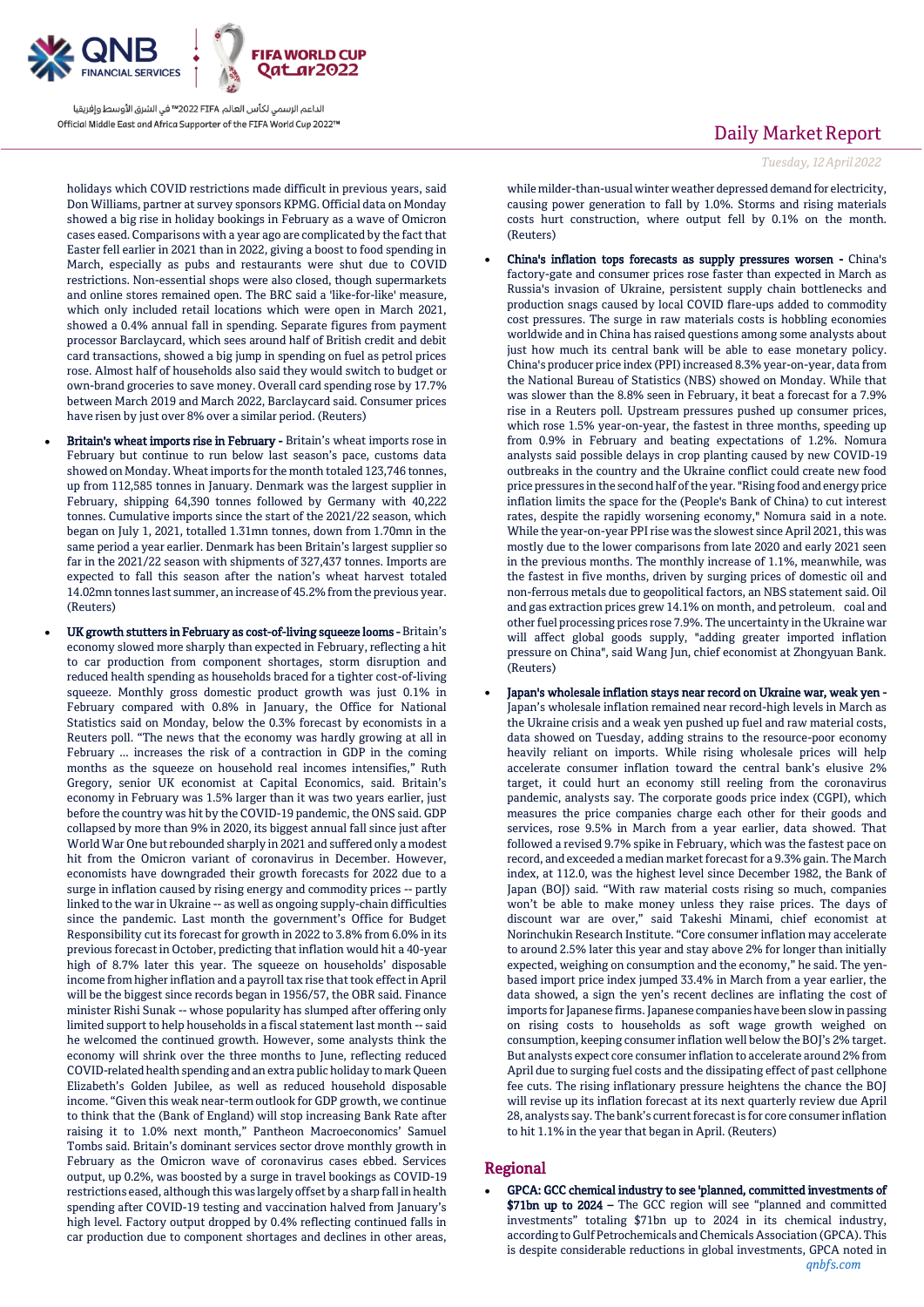

its latest annual report. However, there are concerns that petrochemical companies in the region may hold on to bringing additional capacity before the demand for chemical products completely recovers. According to GPCA, GCC chemical revenue may have ranged between \$60bn and \$63bn in 2021. Mena's chemical output is expected to rise by 3.6%, and by about 1.2% in the GCC. GCC's lower than usual output growth last year was largely due to no major capacity coming onstream in 2021, GPCA noted in its latest annual report. The GCC chemical industry appears to be on the recovery path and witnessed a rebound in growth in 2021, though at a gradual pace. The World Bank estimated GCC economies to return to an aggregate growth of 2.6% in 2021, buoyed by global economic recovery, due to stronger oil prices and the growth of non-oil sectors. Brent crude prices rose to their highest levels in November 2021 since October 2018, reaching \$86.04 per barrel. GPCA expects the current positive momentum to carry into 2022, thanks to stronger oil exports, public expenditure, and credit growth. This acceleration can be attributed to the phased-out Opec+ mandated oil production cuts. (Gulf-Times.com)

- GCC paints, coatings market set to hit \$4.5bn by 2027 The GCC paints and coatings sector in the GCC is poised for solid growth with its market size estimated to hit \$4.5bn by 2027 growing at a CAGR of 2.5% over the next five years, according to an industry expert. Paints and coatings are materials that protect surfaces from rusting, and abrasion and also help in product surface durability enhancements. Such materials are made of resins like alkyd, polyester, acrylic, and epoxy. In GCC countries, the paint and coatings industry are rapidly developing due to its unique feature of providing glossy and decorative finishes which have increased the industrial application of paints and coating in sectors like construction & buildings, automotive, energy and power, stated Industry ARC, an analytics research company, in its report. The major drivers for the growth are rapid development in the construction sector and growing efforts to boost industrial growth, it added. (Bloomberg)
- Saudi men and women can now apply for military jobs The Ministry of Defense, represented by the General Administration of Admission and Recruitment, announced the opening of admission and unified recruitment for military jobs for Saudi men and women. Applications can be submitted to join military services from the rank of soldier to sergeant. The ministry said, in a statement issued on Saturday, that registration of applications would commence on April 10. The ministry invited those who wish to join the armed forces to visit its unified admission portal, to know details about the military jobs, terms and conditions, and procedures for application and admission. It is noteworthy that the Ministry of Defense opened its military sectors for both men and women cadets in February 2021. It noted then that military ranks from soldier to sergeant are available in the Saudi Arabian Army, Royal Saudi Air Defense, Royal Saudi Navy, Royal Strategic Missile Force and Armed Forces Medical Services. (Zawya)
- SEDC concludes participation in Alimentaria Food & Beverages Exhibition in Barcelona – The Sharjah Exports Development Center (SEDC) has concluded its successful participation in the Alimentaria International Exhibition of Food & Beverage in Barcelona, which witnessed the participation of 3000 companies and drew over 100,000 visitors from around the globe. During the exhibition, the Sharjah delegation, led by the SEDC and comprised of representatives from national enterprises specializing in the food industry and trade, promoted local products in order to increase their competitiveness and open new export avenues around the world. (Zawya)
- Empower District Cooling network grows 33.2% in 4 years Emirates Central Cooling Systems Corporation (EMPOWER), the world's largest district cooling services provider, has said that the total length of its district cooling pipeline network across Dubai exceeded more than 369 km, as of the end of 2021, with a growth of more than 33.2% during the period between 2018-2021. The new total length of the district cooling network in Dubai is 446 times the length of Burj Khalifa, the world's tallest building. The network expansion in 2021 is attributed to the new projects added to Empowers portfolio, most notably the Marsa Al Arab, and the expansions of Dubai Healthcare City, Dubai Land Residential Complex (DLRC), Business Bay and the expansion of DIFC to provide company's district cooling services to Wasl1 and others, Empower stated. (Zawya)

# Daily Market Report

*Tuesday, 12April2022*

- UAE approves strategy to double digital economy's contribution to GDP The UAE cabinet meeting at Qasr Al Watan Abu Dhabi chaired by Sheikh Mohammed bin Rashid Al Maktoum, Vice President, Prime Minister, and Ruler of Dubai, approved the digital economy strategy, which aims to double the contribution of the digital economy to the GDP from 9.7% to 19.4% within the next ten years. The cabinet also approved the establishment of the UAE Council for Digital Economy chaired by Omar bin Sultan Al Olama, Minister of State for Artificial Intelligence, Digital Economy, and Teleworking Applications. The UAE Council for Digital Economy will support the directions of the country, to double the contribution of the digital economy to the UAE's GDP in the year 2031 and enhances the implementation of the Digital Economy Strategy initiatives in all economic sectors. "Our goal is to increase the contribution of this sector to the GDP by 20 % over the next 10 years. We formed a Council for Digital Economy chaired by Omar bin Sultan Al Olama, Minister of State for Artificial Intelligence, Digital Economy, and Teleworking Applications," Sheikh Mohammed bin Rashid Al Maktoum said. The digital economy strategy includes more than 30 initiatives and programs targeting 6 sectors and 5 new areas of growth. (Zawya)
- Dubai's private sector businesses see strong improvement despite inflation – Dubai's private sector business conditions improved sharply in March as output increased due to new business intakes, according to a new business survey. Meanwhile, confidence in future business activity rose to its highest since December, despite cost pressures triggered by rising energy, raw material prices. At 55.5 in March, the seasonally adjusted S&P Global Dubai Purchasing Managers' Index (PMI) was at its highest level since June 2019, rising from 54.1 in February and for the second month in a row. According to the index, the non-oil private sector improved sharply, and to a greater extent than seen on average over 12 years of survey data. The lifting of COVID-19 restrictions has created more economic activity in the market as well as tourism demand, which has, in turn, raised the confidence in the market. Subsequently, output levels expanded to the greatest degree since July 2019, with more than a quarter of firms seeing an uplift since February. (Zawya)
- UAE, Costa Rica sign MoU to promote tourism exchange The Ministry of Economy has signed a Memorandum of Understanding (MoU) with the Costa Rican Tourism Institute aimed at promoting cooperation in the tourism sector and reinforcing their bilateral ties. The MoU was signed by Dr. Thani bin Ahmed Al Zeyoudi, Minister of State for Foreign Trade, and Rodolfo Solano, Costa Rica's Minister of Foreign Affairs and Worship. During the signing, Al Zeyoudi said the agreement will help boost the UAE's stature as an attractive destination for tourists from Costa Rica and Central America, as well as support the country's tourism development strategy and future objectives aimed at increasing the contribution of tourism to the country's GDP to 15 % and attract over 40mn tourists annually by 2030. (Zawya)
- Dubai Non-oil sector posts sharp surge in new orders with March PMI hitting 33-month high – Non-oil sector in Dubai indicated a further surge in growth in March as output picked up at a marked rate in response to stronger new business intakes. A boost in supplier performance meanwhile enabled firms to expand their inventories for the first time in four months. Confidence in future activity rose to the highest since December, despite a concurrent uplift in cost pressures as energy and raw material prices surged. The headline S&P Global Dubai Purchasing Managers' Index (PMI), which is derived from changes in output, new orders, employment, suppliers' delivery times and stocks of purchased goods, stood at 55.5 in March, rising from 54.1 in February and for the second month in a row. The index suggested that the health of the non-oil private sector had improved sharply, and to a greater extent than seen on average over 12 years of survey data. Dubai businesses signaled a boost to client demand in March, often linked to the lifting of Covid-19 measures and improving confidence. New business growth accelerated to a sharp pace, albeit remaining slightly weaker than the recent highs at the end of 2021. (Zawya)
- CSR UAE Fund Board of Trustees approves five-year strategy CSR UAE Fund Board of Trustees held its first meeting in 2022 chaired by Abdullah bin Touq Al Marri, Minister of Economy, Chairman of CSR UAE Fund. The meeting witnessed the approval of CSR UAE Fund 5 years strategy, which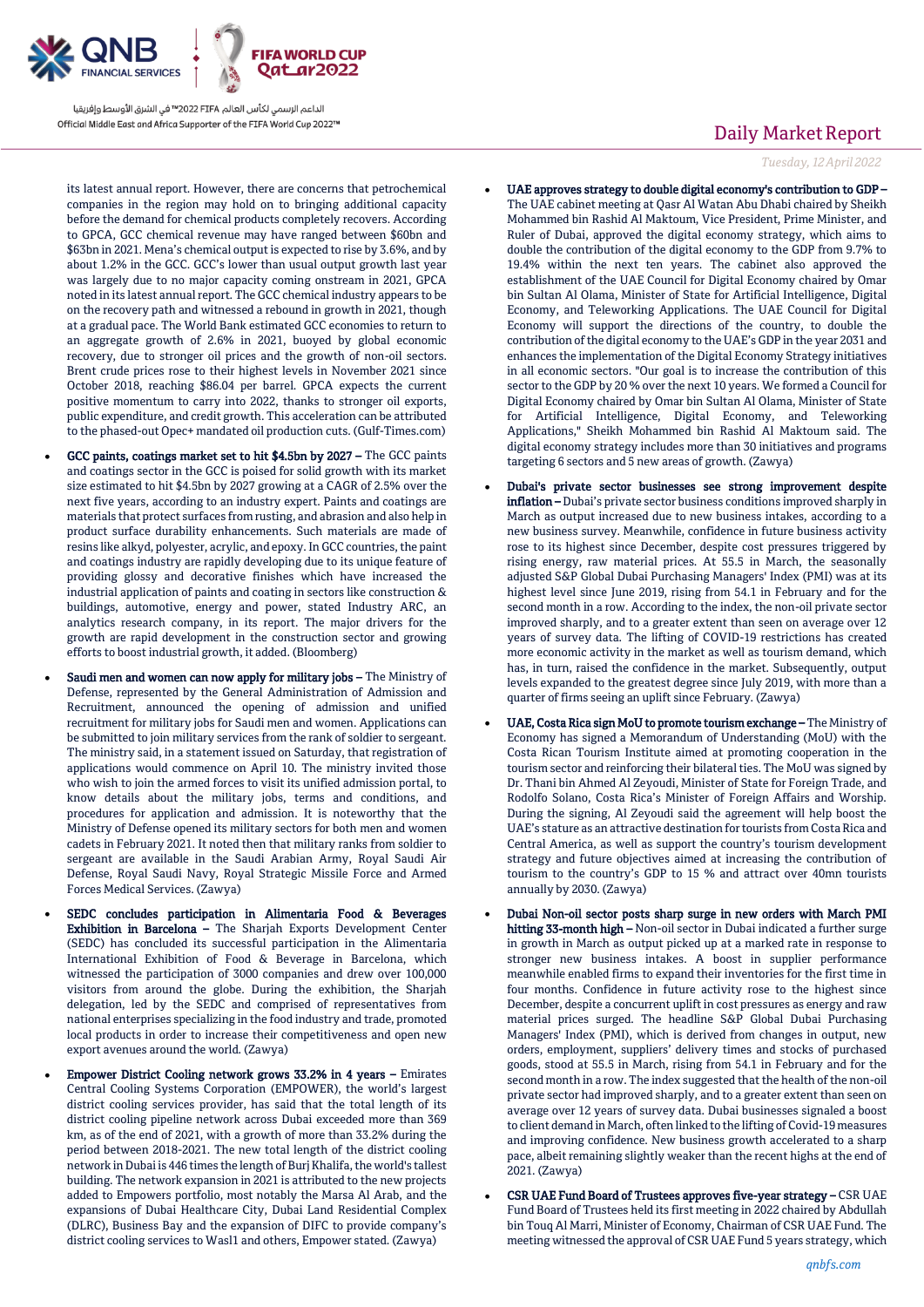

was developed to enhance the role of the UAE as the global driver for responsible investment and sustainable development in alignment with UAE's fifty-years strategy. On this occasion, Minister Al Marri said that the CSR UAE Fund will focus on 5 main pillars in the strategy, development of legislation, development of policies and frameworks that govern and encourage efforts related to Corporate Social Responsibility and Sustainable Impact practices, strengthening public-private partnerships, directing corporate contributions towards national priority projects in line with the Sustainable Development Goals, and measuring and rewarding institutional practices in this field. (Zawya)

- 5.61mn mobile phones to the UAE market in 2021 Mobile phone shipments to the United Arab Emirates grew by 16.39% to reach 5.61mn units in 2021, compared to 4.82mn units in 2020, according to the International Data Corporation (IDC), which specializes in communications and information technology research. According to the data reviewed by the "Etihad", the share of smart phones increased to 88.2% of the total phone shipments to the UAE, compared to 84.7% during the year 2020. IDC data indicated that the average price of a smartphone device in the country's markets amounted to about 1,343 dirhams (\$366). In the Gulf, mobile phone shipments to all Gulf countries during 2021 amounted to about 23.83mn units, of which the UAE's share was about 23.54%, compared to 20.87mn units during 2020, of which the UAE's share was about 24%. (Bloomberg)
- AL Dahana FZCO supports the automotive industry in the GCC by establishing cars manufacturing platform in UAE – Al Dahana, the automotive Retail and Distribution platform will better support the automotive industry in the GCC by launching a manufacturing platform to assemble cars and light trucks in the UAE. The new manufacturing platform will enhance and increase Al Dahana's presence and portfolio in the region, in addition to providing the end-use with local manufactured and just in time "JIT" automotive solutions. According to Mr. Nasser Watar – President & CEO of Al Dahana: "Our objective is to assemble Electric vehicles - Zero Emission "EV" by partnering with a global manufacturer. We have studied the successful ASEAN markets where car components manufacturers were considered as local manufacturers in the SE Asia market and awarded the car local assembly status. Such a successful experience will be brought to the attention of the local industry leaders for possible adoption to accelerate the creation of such an echo system in the UAE market. (Bloomberg)
- Oman to unveil initiatives for foreign investors The Ministry of Commerce, Industry, and Investment Promotion will organize its annual media meeting on Monday with the aim of reviewing the achievements of the last year. It will also announce plans for the current year. The meeting will discuss the initiatives that the ministry will take in the sectors of commerce and industry, specifications and standards, investment promotion, competition protection and anti-monopoly, and the measures taken to facilitate and promote the investment environment in the Sultanate of Oman to attract more foreign investments and improve incentives for the business and investment environment. The Ministry seeks to develop the business environment to be supportive of a knowledge-based economy and to create an attractive investment environment by providing the necessary facilities and raising the level of services provided. (Zawya)
- Investment opportunities in tourism to be launched this year in Oman The Ministry of Commerce, Industry, and Investment Promotion (MOCIIP) is organizing its annual media meeting today with the aim of reviewing the achievements of the last year. It will also announce plans for the current year. The meeting will be attended by Qais bin Mohammed al Yousuf, Minister of Commerce, Industry and Investment Promotion, Dr. Saleh bin Saeed Masn, Undersecretary for Trade and Industry, Assila bint Salem Al-Samsamiya, Undersecretary for Investment Promotion, and Mohsin bin Khamis al Balushi, Advisor to the Ministry, and a number of officials in the Ministry. (Zawya)
- More than 99,000 employees earn less than \$1000 in Oman More than 99,000 employees, both in the public and the private sector, in the Sultanate of Oman receive a monthly salary between OMR325 and OMR400. And more than 3,300 people receive salaries above OMR2,000, a recent report has revealed. Ibrahim Al Maimani, a data analyst and social

# Daily Market Report

*Tuesday, 12April2022*

activist, said that as per the March 2022 report of the National Centre for Statistics and Information (NCSI), the total number of Omani workers in the two sectors is 446,000, including 172,455 (39 %) in the government sector and 273,452 (61 %) in the private sector. "They could be classified into five categories in terms of their salary  $-17,394$  (10 %) employees receive a salary between OMR325 and OMR400, 32,027 (18 %) got salaries ranging between OMR400 and OMR700," he added. Al-Maimani further said that 72,185 (42 %) employees received salaries between OMR700 and OMR1,000, and 47,471 (28 %) got salaries ranging between OMR1,000 and OMR2,000 while 3,378 (2 %) received salaries above OMR2,000. Al-Maimani also said that the total number of Omanis working in the private sector was 273,452 till February 2022, with 81,692 (30 %) employees receiving salaries between OMR325 and OMR400. The second category of employees, numbering 106,949 (39 %), had salaries ranging between OMR400 and OMR700. The number of employees who had a salary between OMR1,000 and OMR2,000 was 34,341 (13 %), and finally, 17,378 employees (6 %) received salaries above OMR2,000. (Zawya)

- Jobs of over 45,000 Omanis saved in 2021 GFOW's statistics show that the federation was able to negotiate with 156 companies to prevent the dismissal of 45,708 workers of the national workforce in the private sector in 2021. Negotiations included the prevention of reduction in workers' wages. The statistics showed that labor issues in private sector establishments varied between individual and collective termination of work contracts for the national workforce. Additionally, many establishments did not pay workers' wages, delayed salaries or made deductions due to shortfalls resulting from the COVID-19 pandemic, and the lifting of financial support for energy, fuel, electricity and water by the government. The federation resolved labor issues in cooperation with competent authorities and provided the necessary support to labor unions and workers to reach appropriate solutions. (Zawya)
- Galfar lands key Oman sustainable city project contract Galfar Engineering & Contracting has secured a contract from Oman's Sustainable Development & Investment Company for a major part of The Sustainable City - Yiti project. The scope of work includes the construction of commercial, residential and office buildings. Sustainable Development & Investment Company is a joint venture between Oman Tourism Development Company (Omran Group) and Diamond Developers. The contract which is worth nearly RO75mn (\$195mn) covers the construction of Plaza, Commercial, Residential and Office Buildings as part of the Yiti venture, it said. This project will further enhance Galfar's order book and enhance its market share in integrated tourism projects in Oman, stated the company in its filing to the Capital Market Authority (CMA). (Zawya)
- Bahrain Investcorp launches gulf's first blockchain-focused investment fund - Dubai based Bahrain's Investcorp, the alternative asset manager, recently announced the launch of the first dedicated institutional blockchain fund from its base in Abu Dhabi, with a global investment mandate. According to the company on Monday, eLydian Lion, led by Investcorp's Abu Dhabi office, will invest globally and focus on investments in companies leading the next digital evolution driven by blockchain technology. Additionally, the fund manager says this initiative will be the 'first dedicated institutional blockchain fund based in the GCC' and focus on companies leading in blockchain-enabled tech. Hazem Ben-Gacem, Co-CEO at Investcorp, noted: "We have a strong track record in technology investment and will bring our institutional expertise and global reach to bear on this fast-growing area of technology," Investors can have early access to the rapidly growing blockchain technology with the fund, which would lead to a smooth transition to economic digitalization. It will invest mainly in early-stage companies with expertise in blockchain infrastructure, platforms and exchanges, decentralized finance, and data analysis. Investcorp's Abu Dhabi office will handle investments funds and global deployment. Ben Gacem added, "Offering our clients innovative and bold investment ideas, backed by our disciplined and proven approach, has been a key element of our success over the last four decades." (Bloomberg)
- Proposal to Kuwaitize office jobs in MoI, MoD Parliament's Interior and Defense Committee has agreed to set up a mechanism to be implemented in the Ministry of Interior and the Ministry of Defense to implement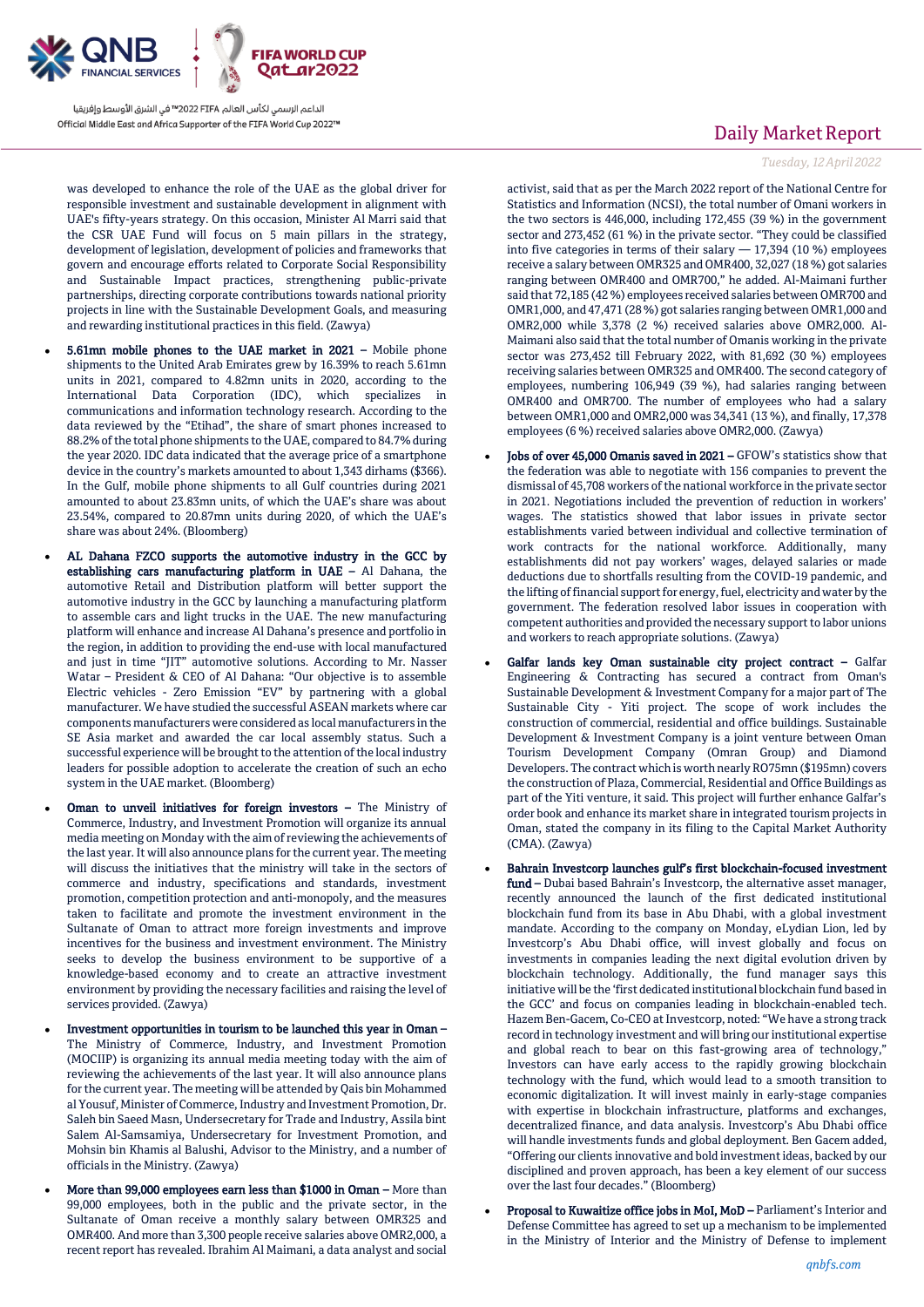

# Daily Market Report

*Tuesday, 12April2022*

Kuwaitization on jobs of administrative, secretarial and office documentation nature. The appointment to these positions would be based on a system that gives priority to Kuwaitis holding a certificate of intermediate or primary education, followed by retired civilians who wish to occupy this position, and then the Bedoun residents born in Kuwait or hold with the 1965 census certificates, reports Al-Anba daily. The committee prepared its report based on the proposal submitted by MP Muhalhal Al-Mudhaf and referred it to the National Assembly to take the appropriate action. (Zawya)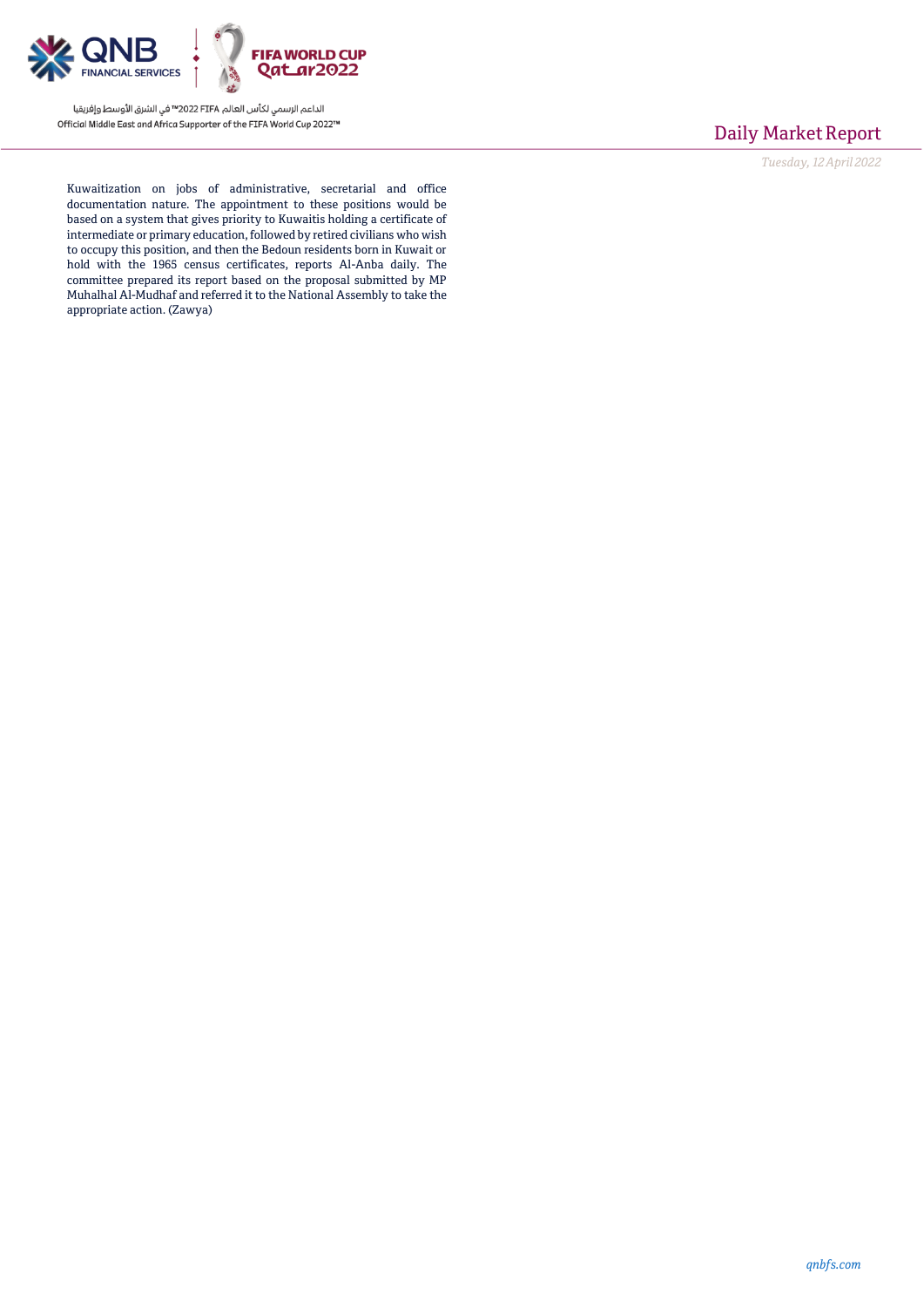

# Daily Market Report

*Tuesday, 12April2022*

### *Rebased Performance*





*Daily Index Performance*

### Asset/Currency Performance Close (\$) 1D% WTD% YTD% Gold/Ounce  $1,946.02$   $(0.1)$   $(0.1)$   $(0.1)$   $(0.1)$   $(0.1)$   $(0.1)$ Silver/Ounce  $\begin{array}{|c|c|c|c|c|c|}\hline \text{S1} & \text{S2} & \text{S2} & \text{S3} & \text{S3} & \text{S4} & \text{S5} & \text{S55} & \text{S69} & \text{S75} & \text{S87} & \text{S88} & \text{S97} & \text{S18} & \text{S19} & \text{S20} & \text{S36} & \text{S18} & \text{S20} & \text{S20} & \text{S36} & \text{S36} & \text{S47} & \text{S57} & \$ Crude Oil (Brent)/Barrel (FM Future) 98.74 (3.9) (3.9) (3.9) (3.9) (3.9) (3.9) 26.9 Crude Oil (WTI)/Barrel (FM Future) 94.32 (4.0) (4.0) 25.4 Natural Gas (Henry Hub)/MMBtu 23.2 0.0 23.2 0.0 0.0 73.2 LPG Propane (Arab Gulf)/Ton 128.00 0.0 0.0 14.0 LPG Butane (Arab Gulf)/Ton (2.2) 0.0 0.0 0.0 (2.2) 0.0 0.0 0.0 (2.2) Euro  $1.09$   $0.1$   $0.1$   $0.1$   $0.1$   $0.1$   $0.1$   $0.1$   $0.1$   $0.1$   $0.1$   $0.1$   $0.1$ Yen 125.55 2012 125.55 2012 125.55 2012 12.0 2012 12.0 2012 12.0 2012 12.0 2012 12.0 2012 12.0 2012 12.0 2012 GBP  $1.30$   $0.1$   $0.1$   $0.1$   $0.1$   $0.1$   $0.1$   $0.37$ CHF  $0.1$   $0.1$   $0.1$   $0.1$   $0.1$   $0.1$   $0.1$   $0.1$   $0.2$ AUD  $0.74$   $0.74$   $0.04$   $0.4$   $0.4$   $0.4$   $0.4$   $0.4$   $0.4$   $0.5$ USD Index  $0.2$  |  $0.3$   $0.3$   $0.2$   $0.2$   $0.2$   $0.3$   $0.2$   $0.4.5$ RUB\*  $118.69$   $0.0$   $0.0$   $0.0$   $58.9$ BRL  $(0.4)$   $(0.4)$   $(0.4)$   $(0.4)$   $(0.4)$   $(0.4)$   $(0.4)$   $(0.4)$

*Source: Bloomberg (\* Data as 0f April 11, 2022)*

| <b>Global Indices Performance</b>                                                                                                                                                                                                                                          | <b>Close</b>  | 1D%*  | WTD%* | YTD%*  |
|----------------------------------------------------------------------------------------------------------------------------------------------------------------------------------------------------------------------------------------------------------------------------|---------------|-------|-------|--------|
| <b>MSCI</b> World Index                                                                                                                                                                                                                                                    | 3,012.19      | 0.0   | 0.0   | (6.8)  |
| DJ Industrial                                                                                                                                                                                                                                                              | 34,656.60     | (0.2) | (0.2) | (4.6)  |
| <b>S&amp;P 500</b>                                                                                                                                                                                                                                                         | 4,452.59      | (0.8) | (0.8) | (6.6)  |
| NASDAQ 100                                                                                                                                                                                                                                                                 | 13,541.26     | (1.2) | (1.2) | (13.5) |
| STOXX 600                                                                                                                                                                                                                                                                  | 458.84        | (0.3) | (0.3) | (10.0) |
| <b>DAX</b>                                                                                                                                                                                                                                                                 | 14,213.95     | (0.3) | (0.3) | (13.9) |
| <b>FTSE 100</b>                                                                                                                                                                                                                                                            | 7,625.48      | (0.6) | (0.6) | (0.6)  |
| <b>CAC 40</b>                                                                                                                                                                                                                                                              | 6,573.22      | 0.5   | 0.5   | (12.1) |
| Nikkei                                                                                                                                                                                                                                                                     | 26,821.52     | (1.5) | (1.5) | (14.5) |
| MSCI EM*                                                                                                                                                                                                                                                                   | 1,127.93      | 0.0   | 0.0   | (8.4)  |
| <b>SHANGHAI SE Composite</b>                                                                                                                                                                                                                                               | 3,167.13      | (2.7) | (2.7) | (13.2) |
| <b>HANG SENG</b>                                                                                                                                                                                                                                                           | 21,208.30     | (3.0) | (3.0) | (9.8)  |
| <b>BSE SENSEX</b>                                                                                                                                                                                                                                                          | 58,964.57     | (0.7) | (0.7) | (0.6)  |
| Bovespa                                                                                                                                                                                                                                                                    | 1,17,668.96   | 0.0   | 0.0   | 32.3   |
| <b>RTS</b><br>the company of the company of the company of the company of the company of the company of the company of the company of the company of the company of the company of the company of the company of the company of the company<br>and a state of the state of | 1,021.23<br>. | (5.4) | (5.4) | (36.0) |

*Source: Bloomberg (\*\$ adjusted returns, \* Market was closed on April 11, 2022)*